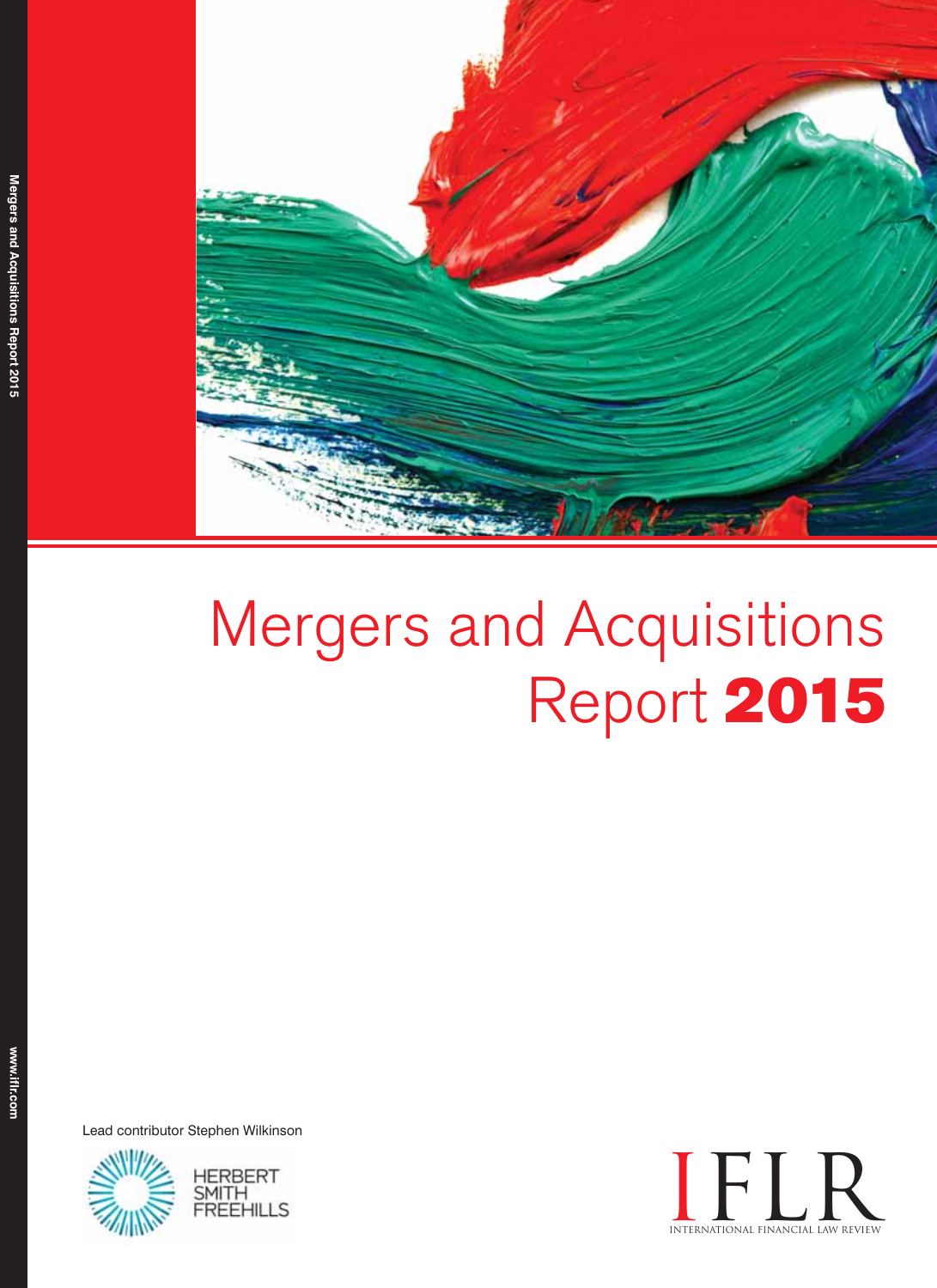## **SURVEY PARTICIPANTS**

| <b>ARGENTINA</b>                                                   | <b>BAHRAIN</b>                                                   | <b>BRAZIL</b>                 | <b>CHINA</b>                            |
|--------------------------------------------------------------------|------------------------------------------------------------------|-------------------------------|-----------------------------------------|
| MARVAL<br>FARRELL<br>AIRAL                                         |                                                                  | <b>Demarest</b>               | 中倫津师事务所<br><b>ZHONG LUN LAW FIRM</b>    |
| <b>COSTA RICA</b>                                                  | <b>CYPRUS</b>                                                    | <b>DOMINICAN REPUBLIC</b>     | <b>EGYPT</b>                            |
| aguilarcastilloLOVE                                                | STELIOS<br>AMERICANOS<br>Co LLC<br>ADVOCATES - LEGAL CONSULTANTS | G<br>www.prosess.com.do       | <b>MATOUK BASSIOUNY</b>                 |
| <b>FRANCE</b>                                                      | <b>GERMANY</b>                                                   | <b>GHANA</b>                  | <b>GUATEMALA</b>                        |
| חה<br><b>IDE LOVRETTE NOUEL</b>                                    | HERBERT<br>SMITH<br><b>FREEHILLS</b>                             | NTRAKWAH & CO.                | aguilarcastilloLOVE                     |
| <b>HONDURAS</b>                                                    | <b>HONG KONG</b>                                                 | <b>INDONESIA</b>              | <b>KENYA</b>                            |
| aguilarcastilloLOVE                                                | HERBERT<br>SMITH<br>FREEHILLS                                    | COUNSELLORS AT LAW            | ANJARWALLA & KHANNA ALN                 |
| <b>KUWAIT</b>                                                      | <b>LEBANON</b>                                                   | <b>MALAYSIA</b>               | <b>MEXICO</b>                           |
| <b><i>NEH &amp; BARTNER</i></b>                                    | Aziz Torbev                                                      | <b>ADNAN SUNDRA &amp; LOW</b> | <b>BASHAM</b>                           |
| <b>MOROCCO</b>                                                     | <b>NIGERIA</b>                                                   | <b>OMAN</b>                   | <b>PANAMA</b>                           |
| a w Firm                                                           | <b>UDO UDOMA &amp; BELO-OSAGIE</b><br>BARBISTERS AND SOLICITORS  |                               | alcogal<br>ALEMÁN COROERO GALINDO & LEE |
| <b>SLOVENIA</b>                                                    | <b>SPAIN</b>                                                     | <b>SWITZERLAND</b>            | <b>TAIWAN</b>                           |
| ROIS, PELIHAN, PRELESNIK & PARTNERII                               | <b>GOMEZ-ACEBO</b> & POMBO                                       | meyerlustenberger   lachenal  | 津法津事務所<br>A N D<br>ATTORNEYS-AT-LAW     |
| <b>THAILAND</b>                                                    | <b>TURKEY</b>                                                    | <b>UKRAINE</b>                | <b>UNITED KINGDOM</b>                   |
| $C\&P$<br><b>ERAWONG</b><br>WEEKAWONG, CHINNAVAT & PEANOPANOR LTD. | <b>Paksoy</b>                                                    | AEQUO <sup>®</sup>            | HERBERT<br>SMITH<br>FREEHILLS           |
| <b>UNITED STATES</b>                                               |                                                                  |                               |                                         |

SULLIVAN & CROMWELL LLP

**BARCLAYS SARGENT ADVISORW** BARCLAYS **SAGENT** ADVISORS IFLR

international financial law review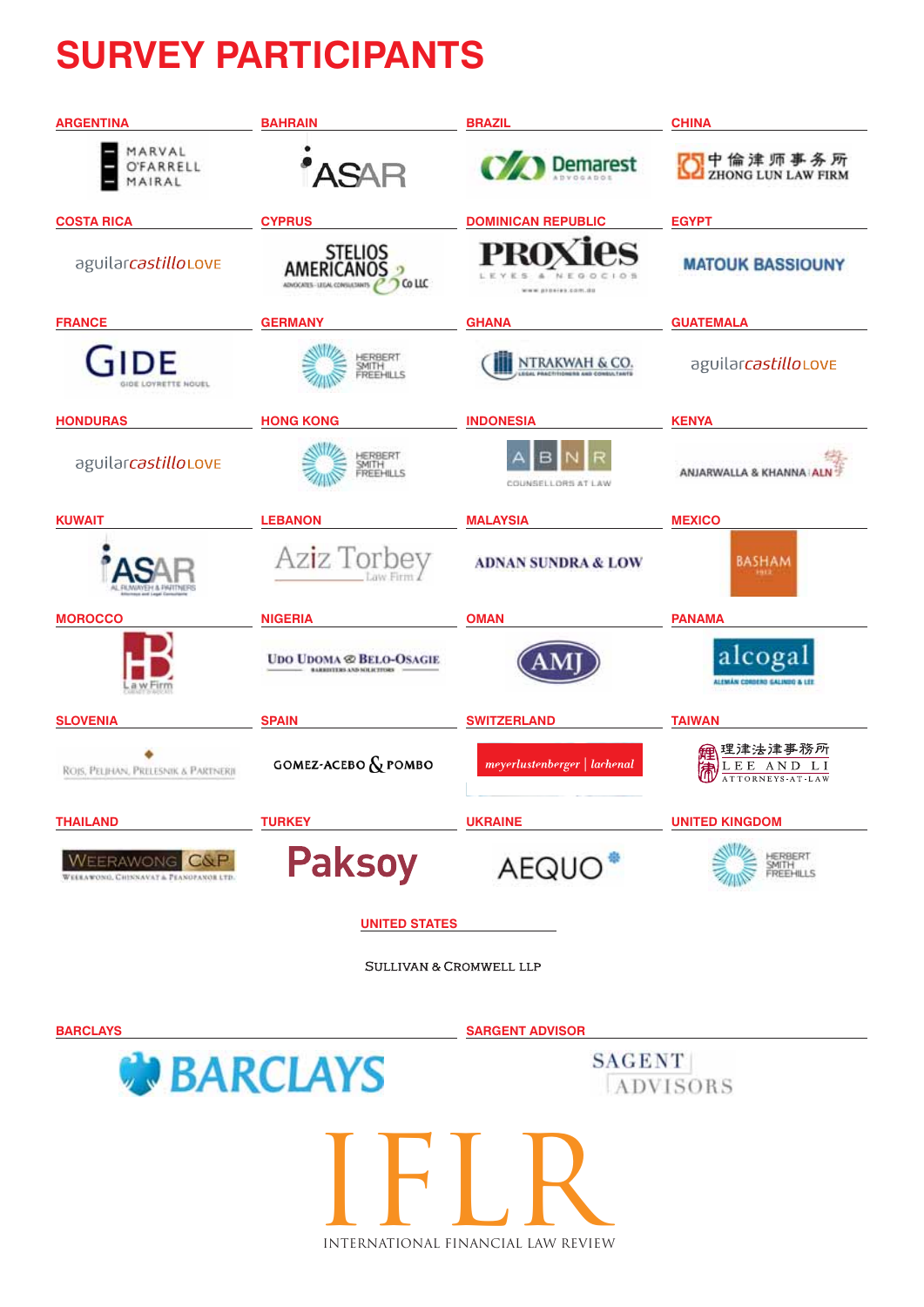### UK

**www.herbertsmithfreehills.com**

#### Ben Ward and Robert Moore, Herbert Smith Freehills

#### **Section 1: REGULATORY FRAMEWORK**

#### **1.1 What legislation and regulatory bodies govern public M&A activity in your jurisdiction?**

The City Code on Takeovers and Mergers (the Code) governs the conduct of public M&A in the UK. It applies where there is an acquisition or consolidation of control of:

- a public company incorporated in the UK, Channel Islands or Isle of Man which has any securities admitted to a regulated market in the UK, to a multilateral trading facility in the UK or to any stock exchange in the Channel Islands or Isle of Man; or
- any other public company which is incorporated in the UK, Channel Islands or Isle of Man and which also has its place of central management and control in the UK.

It is the status of the company that is proposed to be acquired (the target) that determines whether or not the Code applies, rather than that of the resenting 75% in value, of those voting. proposed acquiring company (the bidder).

The Code is administered by the Takeover Panel (the Panel).

#### **1.2 How, by whom, and by what measures, are takeover regulations (or equivalent) enforced?**

The Panel has statutory powers to regulate and supervise takeover bids. It can impose sanctions including private censure; public criticism; compensation orders; restraining directions; reporting a party to another regulator; or a so-called cold shoulder ruling. The Panel can apply to the courts to enforce any of its rulings.

#### **Section 2: STRUCTURAL CONSIDERATIONS**

#### **2.1 What are the basic structures for friendly and hostile acquisitions?**

There are two principal ways to effect a takeover of a UK public company: (i) a contractual takeover offer (offer or takeover offer) by the bidder for the shares of the target; or (ii) a court-led scheme of arrangement (scheme).

#### **2.2 What determines the choice of structure, including in the case of a cross-border deal?**

The bidder must decide whether to proceed with an offer or a scheme. As described below each route has its advantages and disadvantages.

#### **2.3 How quickly can a bidder complete an acquisition? How long is the deal open to competing bids?**

All offers must be open for acceptance for at least 21 days (and the acceptance condition satisfied within 60 days) from posting of the offer document. A scheme will typically take around eight weeks to complete given the requirement for court and shareholder meetings.

Competing offers adopt the timetable of the new bidder and on a scheme the Panel will decide on an appropriate timetable.

#### **2.4 Are there restrictions on the price offered or its form (cash or shares)?**

The Code contains rules which provide that acquisitions of interests in target shares either prior to or during the offer period may put a floor under the amount of consideration per share being offered and may determine the form of consideration.

#### **2.5 What level of acceptance/ownership and other conditions determine whether the acquisition proceeds and can satisfactorily squeeze out or otherwise eliminate minority shareholders?**

The Code prohibits an offer from being declared unconditional as to acceptances unless the bidder has acquired over 50% of the voting rights in the target. Acceptances in respect of at least 90% of the target's voting share capital not already owned by the bidder enable the squeeze-out procedure to be used.

For a scheme these thresholds are not relevant. A scheme must be approved at a meeting of the target shareholders by a majority in number, rep-

#### **2.6 Do minority shareholders enjoy protections against the payment of control premiums, other preferential pricing for selected shareholders, and partial acquisitions, for example by mandatory offer requirements, ownership disclosure obligations and a best price/all holders rule?**

All shareholders must be treated equally in relation to the consideration being offered and the compulsory acquisition procedure to squeeze out minority shareholders (see 2.5) is only available where the same offer is made to all shareholders. The bidder cannot make special deals with certain target shareholders, including the target directors, unless it has Panel consent and target shareholder approval.

Where a person acquires an interest in shares carrying 30% or more of the voting rights, it will trigger an obligation to make a general offer to acquire the remainder of the shares, known as a mandatory offer or a Rule 9 offer.

#### **2.7 To what extent can buyers make conditional offers, for example subject to financing, absence of material adverse changes or truth of representations? Are bank guarantees or certain funding of the purchase price required?**

The Code does not permit subjective conditions or those whose fulfilment is in the hands of the bidder. Once an offer is formally announced, the bidder is committed to proceed. Scope to withdraw by invoking the conditions to the offer is limited. The only exceptions are the failure to satisfy UK or EU merger clearance conditions or the acceptance condition (or to obtain the approval of target shareholders in the case of a scheme).

The financing for the offer must be fully committed when the announcement of the firm intention to make an offer is made.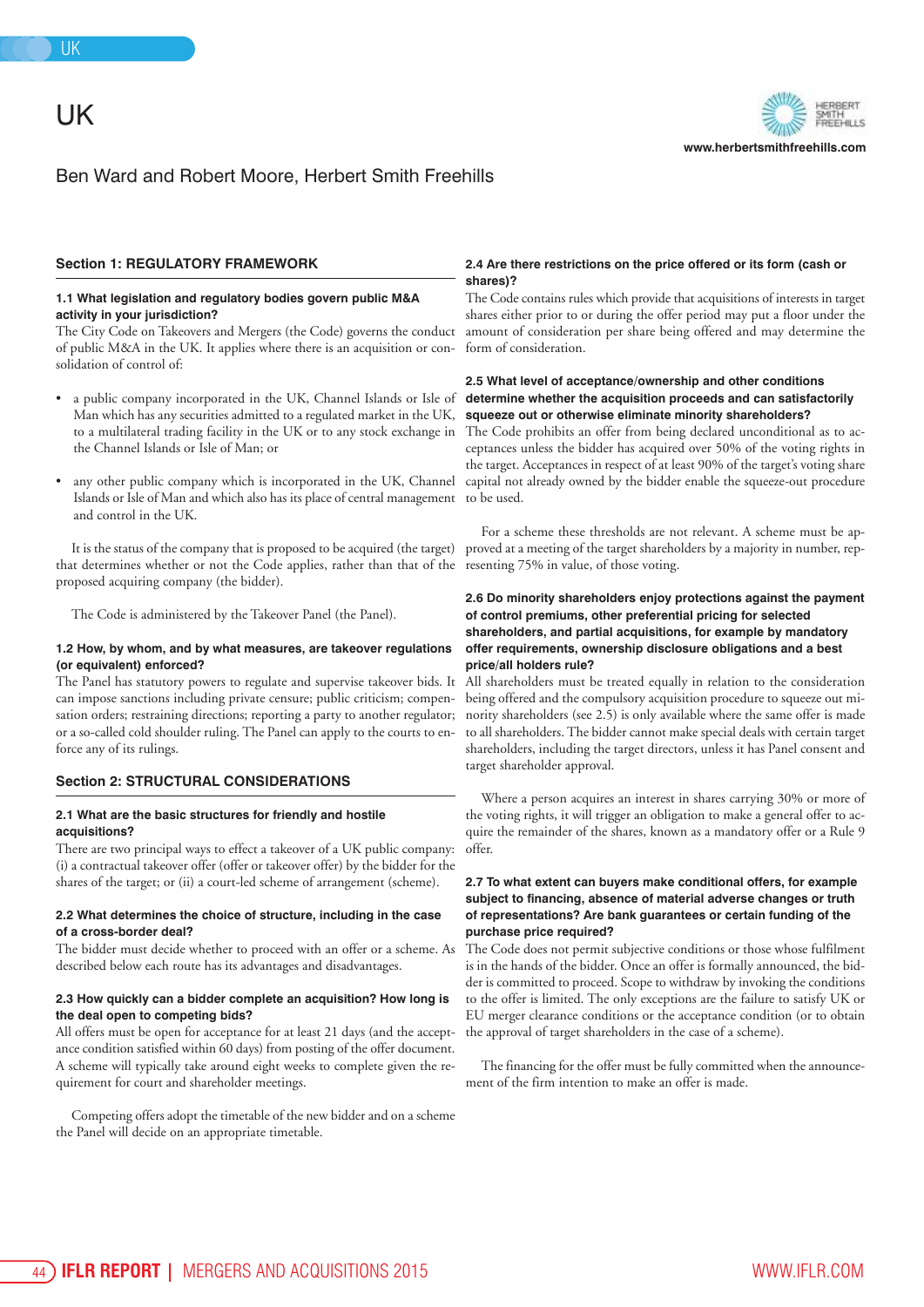

#### **Section 3: TAX CONSIDERATIONS**

#### **3.1 What are the basic tax considerations and trade-offs?**

To the extent that shares in the bidder are offered as consideration, the target shareholders will generally be entitled to exchange their shares for consideration shares in the bidder on a tax-neutral 'roll over' basis both in an offer and also for a scheme where certain conditions are met. Stamp duty at a cost of 0.5% of the consideration will arise for an offer for shares in a UK company, as well as for a transfer scheme.

The UK government has proposed that the use of cancellation schemes for takeovers be prohibited.

#### **3.2 Are there special considerations in cross-border deals?**

Cross-border deals raise numerous special tax considerations. For example there may be a need to manage the availability of roll over and similar reliefs for shareholders in multiple jurisdictions as well as considering withholding tax risks.

#### **Section 4: ANTI-TAKEOVER DEFENCES**

#### **4.1 What are the most important forms of anti-takeover defences and are there any restrictions on their use?**

Takeover defences range from withholding due diligence, seeking an alternative friendly bidder and announcing proposals such as disposals and returns of value to shareholders, should the takeover fail. However, from the time when it has reason to believe that a bona fide offer may be imminent, the target may (subject to limited exceptions) not take any action which could result in that offer being frustrated.

#### **4.2 How do targets use anti-takeover defences?**

Most bidders will wish to seek the agreement and recommendation of the target board to the offer. The ability of the target's board to withhold its recommendation and encourage shareholders not to accept the offer is used as an anti-takeover defence.

#### **4.3 Is a target required to provide due diligence information to a potential bidder?**

No, however where a target's board chooses to disclose information or grant access to management to a potential or actual bidder, it must, on request, disclose or grant the same to other rival or potential bidders.

#### **4.4 How do bidders overcome anti-takeover defences?**

Where the target's board refuses to recommend an offer or engage with a potential bidder, a bidder may announce that without access to due diligence or the satisfaction of other pre-conditions it will be unable to increase the price it can offer to encourage target shareholders to engage with the target's board.

**4.5 Are there many examples of successful hostile acquisitions?** Yes, but recommended acquisitions are much more common.

#### **Section 5: DEAL PROTECTIONS**

#### **5.1 What are the main ways for a friendly bidder and target to protect a friendly deal from a hostile interloper?**

Subject to certain limited exceptions, the Code prohibits any 'offer-related arrangements' between the bidder and any of its concert parties and the target and any of its concert parties.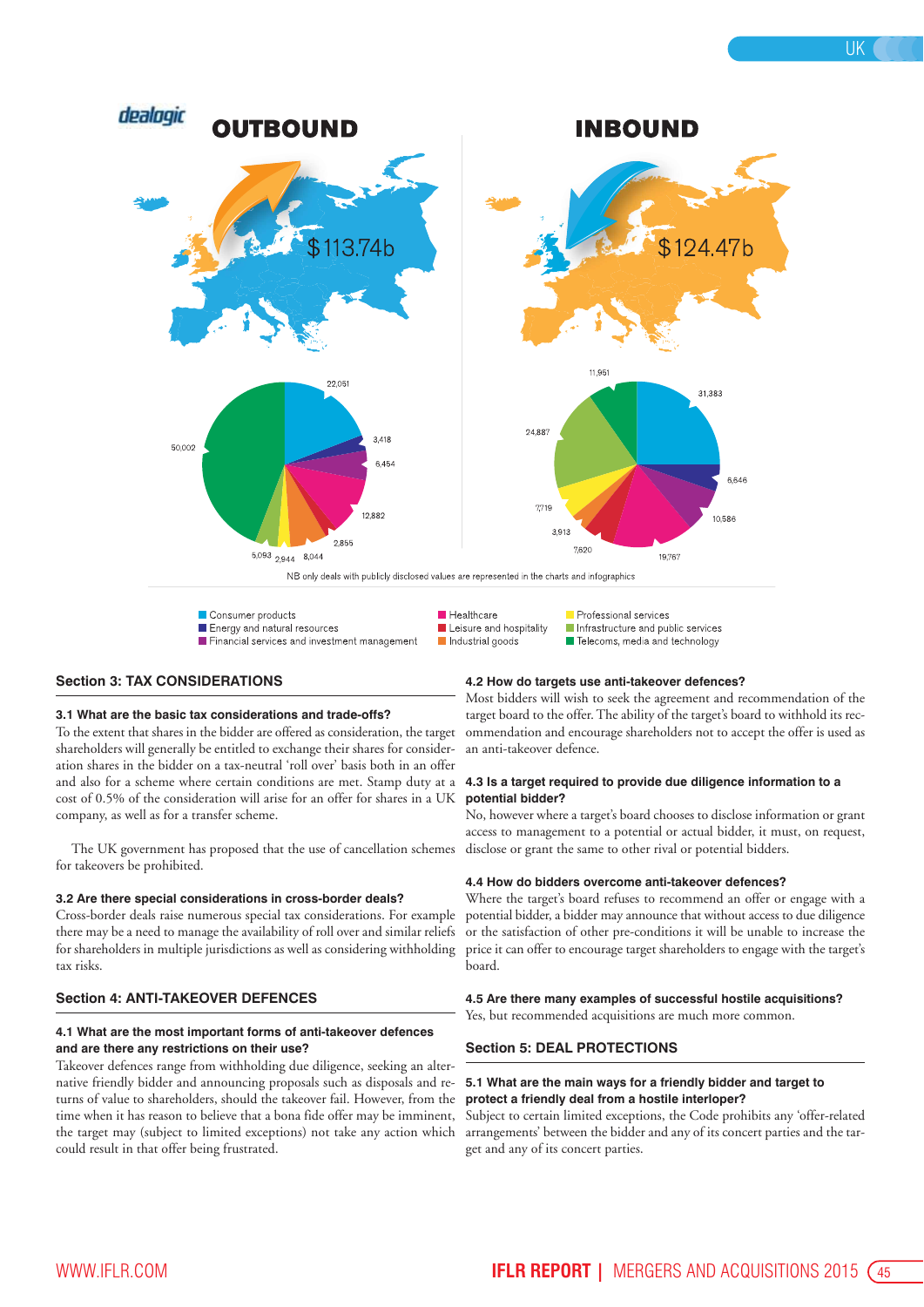#### **5.2 To what extent are deal protections prevented, for example by restrictions on impediments to competing bidders, break fees or lock-up agreements?**

As stated above, the Code prohibits any 'offer-related arrangements' between the bidder and any of its concert parties and the target and any of its concert parties. This includes break fees, implementation agreements and any deal protection measures, such as exclusivity agreements. There are limited exceptions.

#### **Section 6: ANTITRUST/REGULATORY REVIEW**

#### **6.1 What are the merger control notification thresholds in your jurisdiction?**

The Competition and Markets Authority (CMA) has jurisdiction to review any transaction that results in two or more enterprises ceasing to be distinct and in which either:

- the UK turnover of the target exceeds £70 million (\$104 million); or,
- the transaction creates or enhances a 25% share of supply of goods or services in the UK (or in a substantial part of it).

In principle, however, the CMA will not have jurisdiction to review a transaction that meets the thresholds for review at EU level by the European Commission (EC). These are met most commonly where both:

- the combined worldwide turnover of the parties exceeds  $\epsilon$  5 billion (\$5.36 billion); and
- the EU-wide turnover of at least two of the parties exceeds  $\in$  250 million.

A transaction meeting the thresholds for review at EU level will nonetheless fall to be reviewed at a member state level if each of the parties generates more than two-thirds of its EU-wide revenues in one and the same member state.

#### **6.2 When will transactions falling below those thresholds be investigated?**

If a transaction does not meet the thresholds for review in the UK, the CMA will not have jurisdiction to review it.

#### **6.3 Is a merger control notification filing mandatory or voluntary?**

Notification at a UK level is voluntary. Notification at EU level is mandatory prior to completion.

#### **6.4 What are the deadlines for filing, and what are the penalties for not filing?**

As notification in the UK is voluntary, there are no deadlines for filing and no penalties for failing to file. At an EU level, there are no deadlines for filing but transactions cannot be closed without prior approval.

#### **6.5 How long are the merger control review periods?**

The CMA has an initial 40 working day period from the date of submission of a final notification to come to a phase one decision or where a more detailed investigation is necessary, a further 24 weeks for a phase two decision.

Phase one review at EU level takes 25 working days from the date of submission of a final notification. The EC can open a more detailed phase two investigation, which can last a further 90 working days (or more).

#### **6.6 At what level does your merger control authority have jurisdiction to review and impose penalties for failure to notify deals that do not have local competition effect?**

As there is no requirement to notify transactions in the UK, there are no penalties for failing to notify. At an EU level, the EC has powers to impose fines of up to 10% of the parties' aggregate worldwide turnover if they intentionally or negligently fail to notify a transaction meeting the relevant thresholds.

#### **6.7 What other regulatory or related obstacles do bidders face, including national security or protected industry review, foreign ownership restrictions, employment regulation and other governmental regulation?**

In the UK, the Secretary of State for Trade and Industry may intervene in mergers which raise certain public interest grounds. There are also specialist merger control regimes in force in respect of certain industries.

#### **Section 7: ANTI-CORRUPTION REGIMES**

#### **7.1 What is the applicable anti-corruption legislation in your jurisdiction?**

The Bribery Act 2010 (the Act).

#### **7.2 What are the potential sanctions and how stringently have they been enforced?**

Unlimited fines (or up to 10 years' imprisonment for individuals) and under new sentencing guidelines corporates could be fined up to four times the amount of the anticipated gross gain or 10-20% of the company's worldwide revenue from the product or business line to which the offence relates for the period in question. There has not yet been a prosecution of a corporate under the Act.

#### **Section 8: OTHER MATTERS**

#### **8.1 Are there any other material issues in your jurisdiction that might affect a public M&A transaction?** No.

#### **8.2 What are the key recent developments in your jurisdiction?**

As well as the proposals to prohibit takeovers by way of cancellation scheme, a new framework governing statements of intention made by the parties recently came into force.